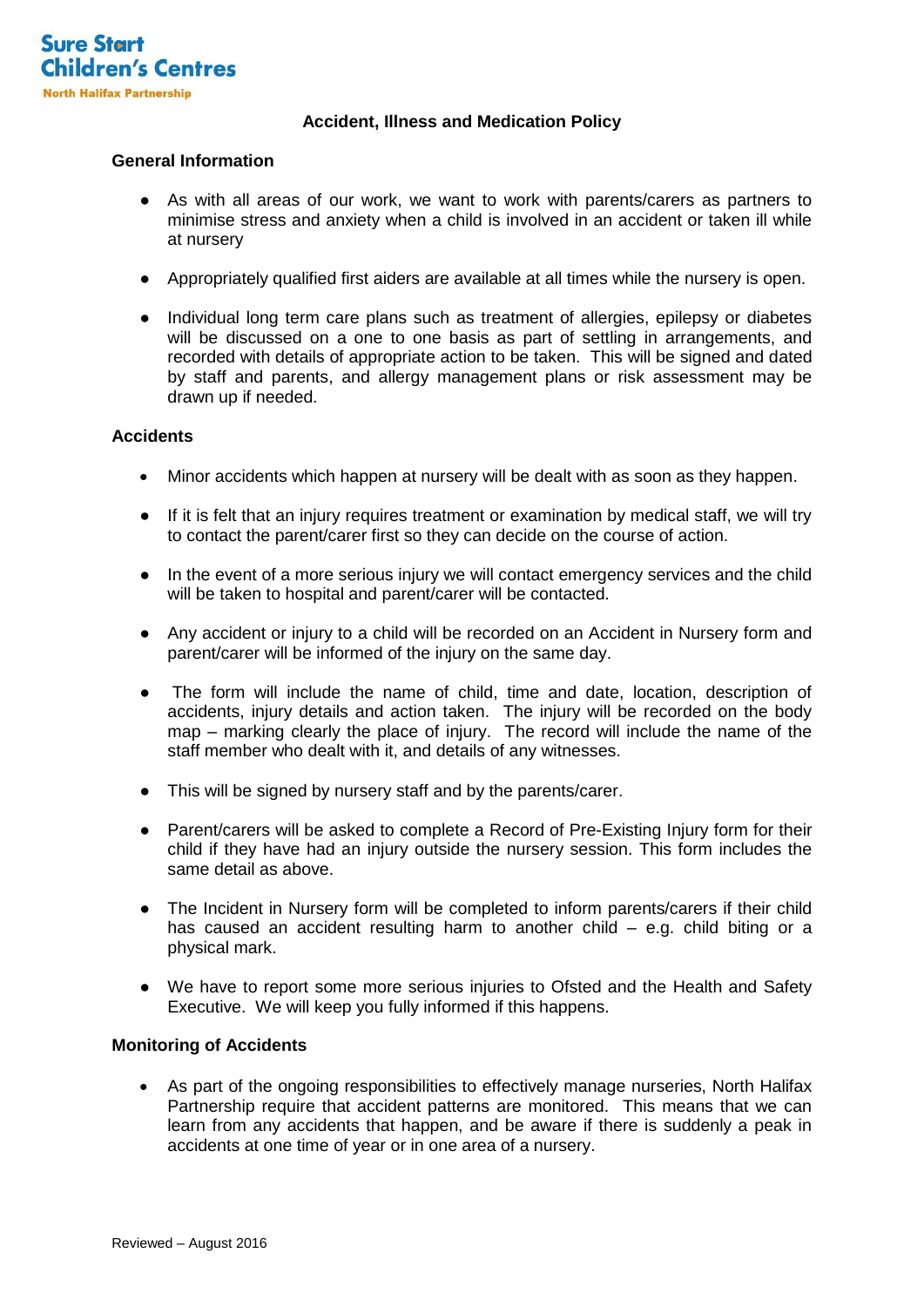

#### **Illness**

- If a child shows signs of illness whilst at nursery we will contact their parent/carer and ask for them to come and collect their child as soon as possible.
- In the event of your child being diagnosed as having an infectious disease you must keep him/her at home. We also ask if you could inform us of the nature of the infection so that we can alert other parents, and make careful observations of any child/ren who seem unwell.
- Staff will refer to the relevant North Halifax Partnership Guidance for detailed advice on incubation periods etc. Parents/carers should note that some infectious diseases are 'notifiable' to local authority officers under the Health Protection (Notification) Regulations 2010.
- In the case of sickness/diarrhoea your child will not be allowed into nursery for **48 hours** after the last bout of sickness or diarrhoea.
- We will inform you if head lice has been seen in your child's hair and ask that you take appropriate action. We would ask that the appropriate treatment be administrated immediately to prevent the spread of infection.

### **Administering Medication**

While it is not our policy to care for sick children, who should be at home until they are well enough to return to nursery, we will agree to administer medication as part of maintaining their health and well- being or when they are recovering from an illness or injury.

If it is necessary for a child to receive medication whilst at nursery the following steps will be followed:

- A discussion with parent/carer about why your child is on medication and how long your child has been taking it.
- Before medication can be administered a parent/carer must sign a medication request form. This form includes:
	- Name of child receiving the medication
	- Name of the medication
	- Date and times the medication should be administered
	- Dosage
	- Last time that the child had the medicine
	- You will be asked to sign this form
- Every time medication is administered, a member of staff will complete:
	- Date and time when medication is administered
	- Dosage
	- Sign to indicate who has administered each dose
	- A staff witness will also sign to indicate date; time and dosage have been checked and witnessed